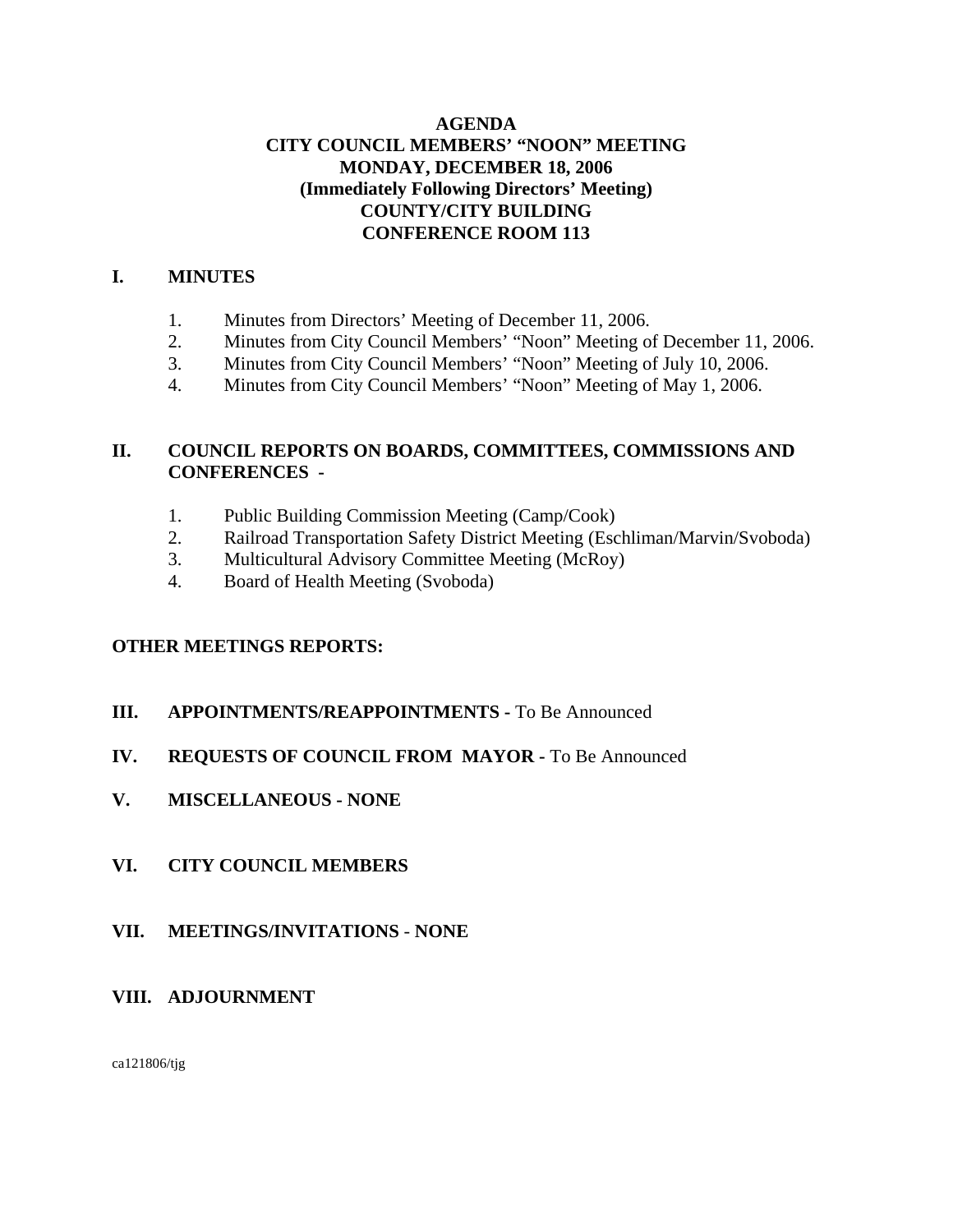## **MINUTES LINCOLN CITY COUNCIL "NOON" MEETING MONDAY, DECEMBER 18, 2006 COUNTY/CITY BUILDING, ROOM 113**

**Council Members Present:** Patte Newman, Chair; Dan Marvin, Vice-Chair; Jon Camp, Robin Eschliman, Annette McRoy, and Ken Svoboda.

### **Council Members Absent:** Jonathan Cook

**Others Present:** Mark Bowen, Ann Harrell, Rick Hoppe, Mayor's Office; Dana Roper, City Attorney; Deena Winter, Lincoln Journal Star Representative; Coby Mach, LIBA; and Tammy Grammer, City Council Staff.

### **I. MINUTES**

- 1. Minutes from Directors' Meeting of December 11, 2006.
- 2. Minutes from City Council Members' "Noon" Meeting of December 11, 2006.
- 3. Minutes from City Council Members' "Noon" Meeting of July 10, 2006.
- 4. Minutes from City Council Members' "Noon" Meeting of May 1, 2006.

Chair Newman called for any changes to above minutes, none forthcoming, and minutes approved by acclamation.

# **II. COUNCIL REPORTS ON BOARDS, COMMITTEES, COMMISSIONS AND CONFERENCES**

### **Public Building Commission Meeting** (Camp/Cook)

Camp said the PBC participated in the dedication of the Health Department and business conducted on the building change orders, having a request from the architects to increase the fee, asking for additional payment of approximately \$30,000, with the architects admitting to mistakes. Svoboda questioned their making mistakes, billing us, and we pay? Camp stated while asking for the additional \$30,000 in fees they admitted to still owing for their mistakes and after those deductions the PBC would pay a net of \$15,000. Camp did question why they didn't come forward earlier, with some mistakes dating back to the underground system installed. He thought there had been conversation with Killeen about extra time but it would have been better to communicate to the Public Building Commission, as this has been a two year project. Camp didn't believe architects would work for a percentage fee but that resulted with these hours. The fee was approved leaving the PBC point 048 of one percent within budget, which would be approximately \$43,000 below budget and with nothing into our contingency budget.

Marvin asked about the left over funds. Camp said this is probably the first time this had happened and depending on the bond, can start pay back, or pay down. Camp said to date spent \$8,957,000 with few items still to come. He stated it's under nine million but believed there was a twelve million dollar bond, with interest payments needed on certain accounts. Acknowledging the need to have some reserve he said he would bring up the topic next meeting in order to start in that direction, but do also have a \$6,000 invoice on debt, repairs needing to be paid.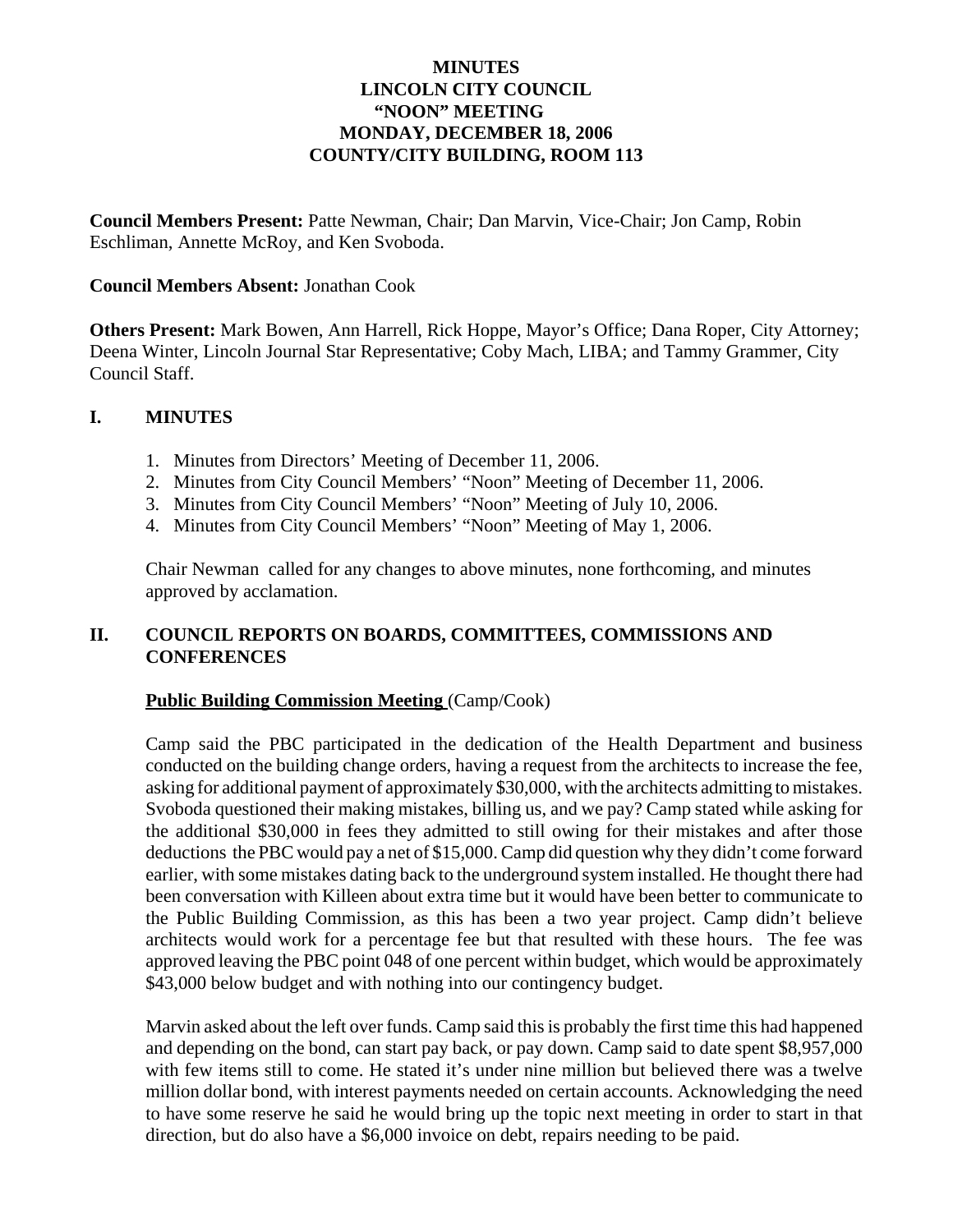On the Courthouse Plaza Camp said they okayed an interim move for Boesch's group, Human Services, over to 1115 "K" Street and later they will go to Courthouse Plaza, the only agency having to do a two step move. Eschliman asked if the "K" Street property was City with Camp responding no, only short term. The PBC had looked at rent schedules and this was the least expensive option. McRoy added the location also had handicap facilities for clients and was within walking distance of the Court House for Boesch's staff.

Camp said the PBC obtained prices on the HVAC system, and had looked into joining DEC, the District Energy Corporation, as it appears the County will put the jail off-site/campus. An estimate of \$300,000 to run the HVAC system further south very hard to justify. Camp said the PBC did want cost estimates on the heating and air systems before going out and doing a conventional unit and also to use the existing duct work rather then go with the DEC. With the jail dynamics change and Camp stated a real concern was talk of an estimate amounting to \$28 a square foot for heating and air, which is extraordinarily high, with considering they have the duct work in place. Camp stated he thought it should be at least half that amount, or less. He stated there will 39 square feet to do, with a ground pump and feed pumps and would be \$50 a square foot to do with the DEC, and now waiting on the figures.

On the "K" Street expansion the State is taking over the  $4<sup>th</sup>$  floor with the Secretary of State taking over Health and Human Services. Eschliman asked if the leases will be extended with Camp answering there was no discussion of that, just being State space.

Regarding Conceal and Carry signs Camp stated there is sample language Roper got off the Internet, being the universal circle with a knife and pistol in it. Camp said there will be credit to the web site but people can use at no charge. He stated Roper had language put together with Cook offering an amendment but basically it would be the universal sign, about handguns, and referred to both City and State statutes. Roper stated it would be no weapons on the premises. Marvin asked if it would be placed on all doors? Roper said the PBC is ordering signs, at a dollar each, and whoever wants them can order from the PBC to post. He said the Building Commission is planning to put them on buildings they control here, including the County-City Building. He thought the outlying buildings were left to the departments to decide on whether they want to post. As an example Roper mentioned the Rec Center not being comfortable posting, thinking it might possibly send the wrong message. Camp added it would be a red circle with one side for the Lincoln code, and the other having both City and State, with the latter being approved. Camp said on leased space believed they figured out how to mark. Marvin thought to be compliant with the law you would post at every entrance, doorways, the garage below, anyplace the public could enter the building. Roper said for State law, yes, public entrances. Svoboda asked if it included parking garages such as any city owned parking garage. Bowen answered yes saying it has been planned close to the garages. Marvin thought it had been discussed to allow people to leave their hand guns in their parked cars, not wanting them to pull into a parking garage and then having to carry a pistol around town, as they felt they couldn't leave it in the car. Roper stated he didn't think it would be a problem unless the gun is displayed within the vehicle.

On the Mattice property Camp said members would recall the home was bought some time ago and the PBC had been trying to relocate the building. He stated the relocation wasn't working and the house is going to be demolished. Camp said Killeen made efforts to give away or have somebody recycle and it was just too small, and the foundation was going to be torn out also.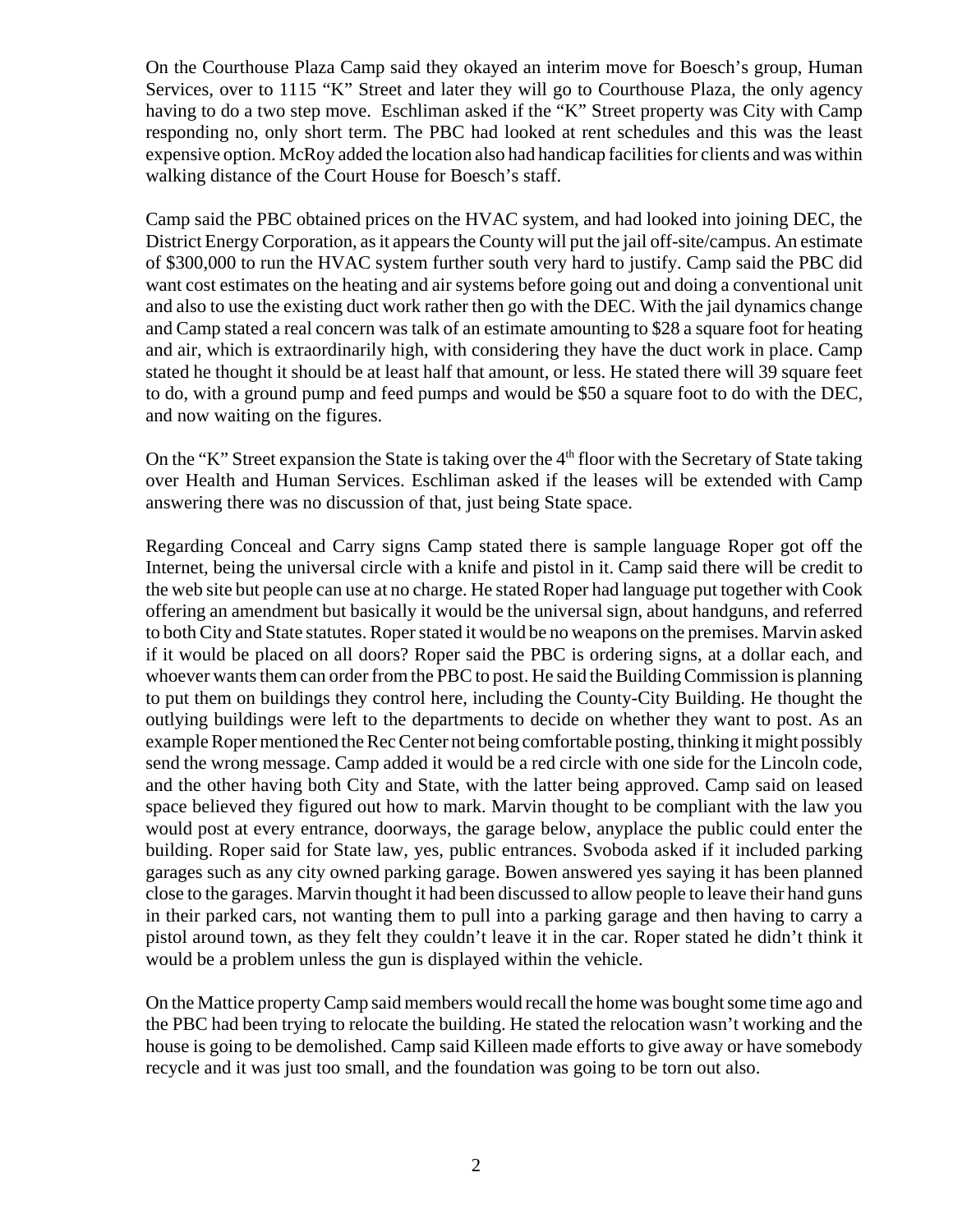Camp stated they had the usual approval of vouchers. A concern raised on the jail passenger elevator in the Hall of Justice. The County attorneys use the elevator, which is the old jail passenger elevator, to exit out of their office and apparently is now in deteriorating condition. Discussion held on whether to post "ride at your own risk", or spend the money to fix, or tell the County attorneys to use the stairwell or other elevators with the Public Building Commission choosing the later.

### **Railroad Transportation Safety District Meeting** (Eschliman/Marvin/Svoboda)

Marvin said meeting centered mostly on the quiet zone with other business consisting of the amount of balance, 8 million dollars in the cash balance of the RTSD and voting.

On the quiet zone Marvin said studies were done by Rick Haden, who gave a presentation. Also while visiting with people who call regarding the quiet zone, it's amazing the public knows how this is accomplished. Marvin said certain areas, like  $70<sup>th</sup>$  & Cornhusker, just need to add concrete to the medium making a height of eight inches. With this in place plus arms which come down basically have a quiet zone per federal standards. Camp asked if a curb is approximately five inches? Marvin answered with 70<sup>th</sup> Street being resurfaced a few times, which resulted in a rise, all they would do is put a little more concrete on the medium, up to 8 inches, and figured it could be done for under \$10,000 to turn into a quiet zone. This would be a low end.

Marvin stated on higher estimates were going to test wayside horns having sounds up and down the street, but shouldn't be in neighborhoods. Svoboda said they blast pararrel to the streets, and would be on hold pulling the direction of the sound down each street. Marvin said it would dramatically cut down on the amount of bleed into the neighborhoods, but these are expensive. Did the test on  $44<sup>th</sup>$  Street with only people testing present. Will do a more formalized test having neighborhood people and seeing if it would be an improvement. Marvin had an understanding this would be the cheapest option on  $44<sup>th</sup>$  Street. He said one estimate on  $44<sup>th</sup>$  Street was just under \$100,000 but closing a street would be \$72,000 making it a trade off.

Camp asked if they could do a medium? Marvin replied they could not as  $44<sup>th</sup>$  Street is too narrow. He stated  $33<sup>rd</sup>$  Street doesn't have a medium at the tracks but is a wide enough street that they could put a medium there, with the cost around \$45,000.

Marvin said looking at these solutions it would create a quiet zone starting almost outside of Lincoln, and have no horns blowing until close tot he downtown area. He stated people living on South 14<sup>th</sup> Street called and were knowledgeable about the different rules and regulations. Marvin said 14<sup>th</sup> Street does have a raised medium and there would be little additional cost to create a quiet zone. He stated Figard is looking into a quiet zone by the South Salt Creek Neighborhood, working with Senator Schimek, with \$20,000 authorized for an additional study of those tracks. For a quiet zone need the apparatus and electronic capability on tracks and not all are equipped. Marvin said if tracks are equipped it would be an inexpensive process.

Marvin said to expedite the process would like to work with other Council members, but realizes the Council does have the vote on a quiet zone. He said discussion was on trying to do things in tandem. The RTSD may work on studies, figuring the best way to finance and we could work in tandem bringing forward the legislature which would be voted on by the Council. Marvin stated as we have to apply to the Federal government to create a quiet zone, could work on both at the same time. He believes there are a number of options very reasonable in cost and should pursue.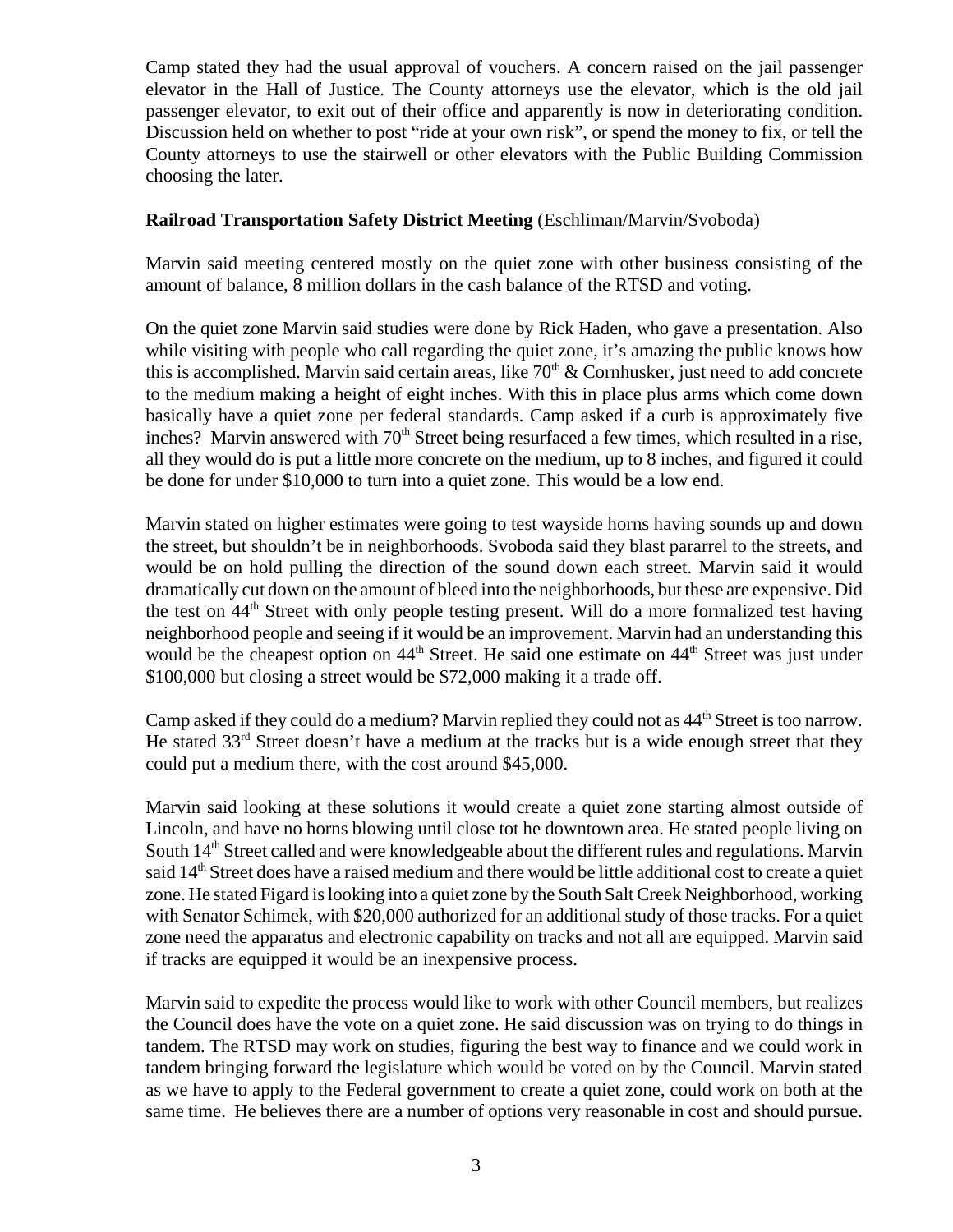Marvin said otherwise we would meet again with the RTSD providing the financing and would not be able to put in place because legislatively we haven't applied for quiet zone approval. Will meet again in about six weeks, in March.

Camp asked how long it takes to determine if tracks have the capability? Marvin replied first the tracks need the electronics, then it's about identifying streets on width and seeing if a medium could be installed. At that time determining what strategy would work in the area and implementing in the most cost effective manner. He stated on South  $14<sup>th</sup>$  Street would be inexpensive with a medium but on South Salt Creek doesn't know what strategy will work.

Svoboda said they were caught off guard with the additions of  $14<sup>th</sup>$  Street and South Salt Creek, with Rick Haden visualizing what a study would look like without delaying other projects. Svoboda added the additional costs on the original study included a traffic study of  $44<sup>th</sup>$  and Cornhusker, letting us know what direction people traveled, using what intersections at what times. He stated was very interesting as most people were leaving the neighborhood, crossing Cornhusker to get to Superior Street with a number of options available to do that in a given time frame. He said in the industrial area traffic obviously depends on given days. Svoboda did say a strip of land that use to be the northwest corridor along the tracks is being purchased for private development of storage units and would put a completely different spin on closing 44<sup>th</sup> Street. The developer would want access to 44<sup>th</sup> Street, going both directions. Marvin said Public Works had an alternative plan to put in side roads on  $48<sup>th</sup>$  and  $40<sup>th</sup>$  Streets, and believes those would cost hundreds of thousands, if not a million, dollars, with other alternatives phenomenal in cost. Marvin said they have taken money away from certain studies, or things they would not do, but stated these are actual things that can be done.

Newman stated she has heard from numerous people over the last two years about train horns, and asked if it's because of the increased time trains have to blow, or a lot more trains, as it has become a problem now for people in North Lincoln. McRoy said the area around North 22<sup>nd</sup> Street has long time residents who knew about the trains when they moved in. She said the ones on  $33<sup>rd</sup>$  Street seem louder when you get close to Holdrege and  $22<sup>nd</sup>$  Streets and is where the complains came from this last summer. McRoy said it isn't bad in the North Bottoms but thinks closer to 14<sup>th</sup> Street. Newman thought the County Board was hearing from residents in the far south of Lincoln as well. Camp asked if anyone investigated other cities experiences? Marvin replied Haden had worked in Texas and is giving direction to the City on proceeding. Camp stated he thought of towns like Columbus or Kearney. Newman said she thought they had a quiet zone in Kearney.

Marvin stated one resident tracked the train noise throughout the day and night and knew exactly how long the horns were blowing. McRoy said you could tell who's doing the noise and they don't seem to care, doing longer than others. Svoboda stated the engineers are now personally responsible for any inconsistency in the law. Newman asked if there would be a pre-council on quiet zones and how to proceed? Svoboda stated they are having a special meeting of the RTSD to finalize studies of  $14<sup>th</sup>$  Street and  $3<sup>rd</sup>$  and D Streets, and will decide on which direction they want to go, making recommendations to Council at that time. Marvin reiterated he thinks the Council will have to apply for a quiet zone and would be an action to vote on.

### **Multicultural Advisory Committee Meeting** (McRoy) -

McRoy said it was the last meeting of the year and was mostly updates. Also wished a long time member who had surgery well and thanked him for all his work.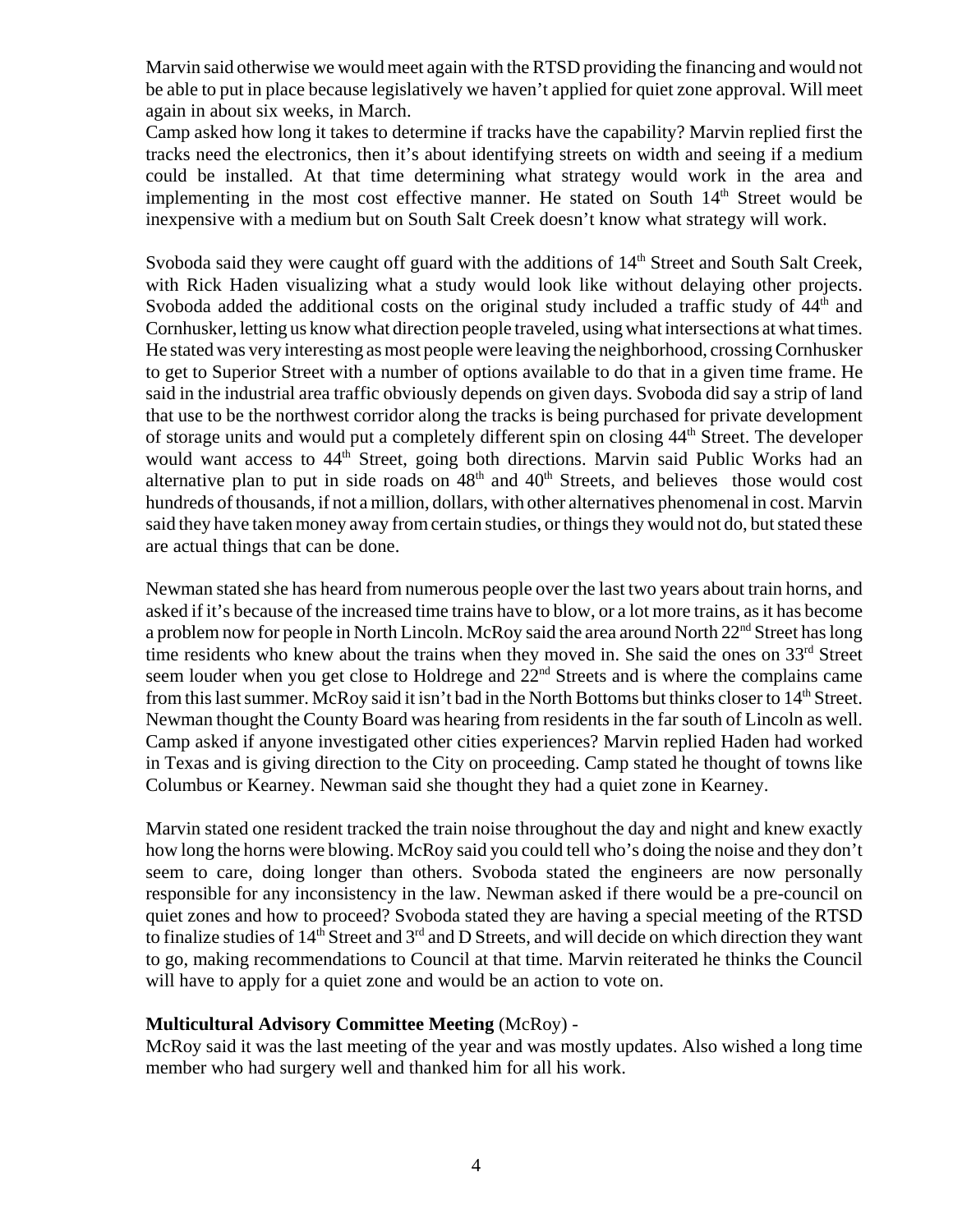### **Board of Health Meeting** (Svoboda)

Svoboda said first the Board of Health thanks all Council members and staff who attended the ribbon cutting. It was a great opening and tour.

Svoboda said the majority of the meeting was spent talking about the draft report, Pandemic Flu and influence and response plan the Health Department has put forward as to how the City would respond, both privately and publicly. He stated the Department is doing public service announcements, as well as meeting with businesses who have a number of employees. Svoboda reminded everyone when the Secretary of Health and Human Services was in Lincoln he said to not expect the Federal government to assist cities when it reaches pandemic as they'll be working at their level. He said in a normal flu season between 5 and 20 percent of the population are affected, over a number of months. In a pandemic approximately 30 percent in a very short time frame. Svoboda said looking at a third of the population having flu for whatever length you would be talking about different City department and how to keep essential City government surviving on a daily basis. He said the draft report is trying to identify who receives shots and the vaccines, which are short lived. He stated the Health Department decided they would not buy any stock up front as we didn't know the where and when and why invest as it might not be the right strain of vaccine when it does reach the United States, or if it does. Svoboda did give a recommendation from the CDC of coughing into your sleeve, as opposed to coughing into your hand. Hoppe added his eleven year old has been taught to do this with Svoboda saying the first few times he saw it being done didn't realize the medical community and the CDC are promoting.

Camp said he's noticed on cruises everywhere one went they had dispensers with waterless hand cleanser, asking if that's usable in a pandemic? He questioned if we would see at establishments to encourage people to use? Svoboda replied he thinks most of the pandemic would be airborne and not through touch, adding it wouldn't hurt, but haven't been briefed on the use on hand sanitizers. Newman added that grocery stores have disinfectant wipes to use on the shopping cart and people do use.

# **OTHER MEETINGS REPORTS:**

# **III. APPOINTMENTS/REAPPOINTMENTS**

Hoppe said the Council would be voting on LES, Aging Advisory Board and the Women's Commission, and in January will have the Pension Advisory Board. Hopped stated there are a number of EO's needing to be completed for the tech positions in Building and Safety. He said, as everyone knows, there are a number of committees who serve Building and Safety which tend to be specific in nature, and he is working on this now, trying to get ahead before he completes his City service.

Newman asked when was his final day? Hoppe said December  $29<sup>th</sup>$ , was the 31<sup>st</sup> but that is a Sunday. Hoppe said this was his last Noon Meeting and he wanted to state the respect he has for everyone, saying he has really has learned a great deal from each and every Council member and will be taking the experiences to the next position.

Hoppe said Chief Wright approached him on alerting Council when there was a fatality in the City. He thought Council members were receiving notification from the Fire Chief, and asked if a member/s want to be notified when a fatality occurs when it actually happens or wait until the next day? McRoy said only the Chair would be notified. Newman said probably the next day would